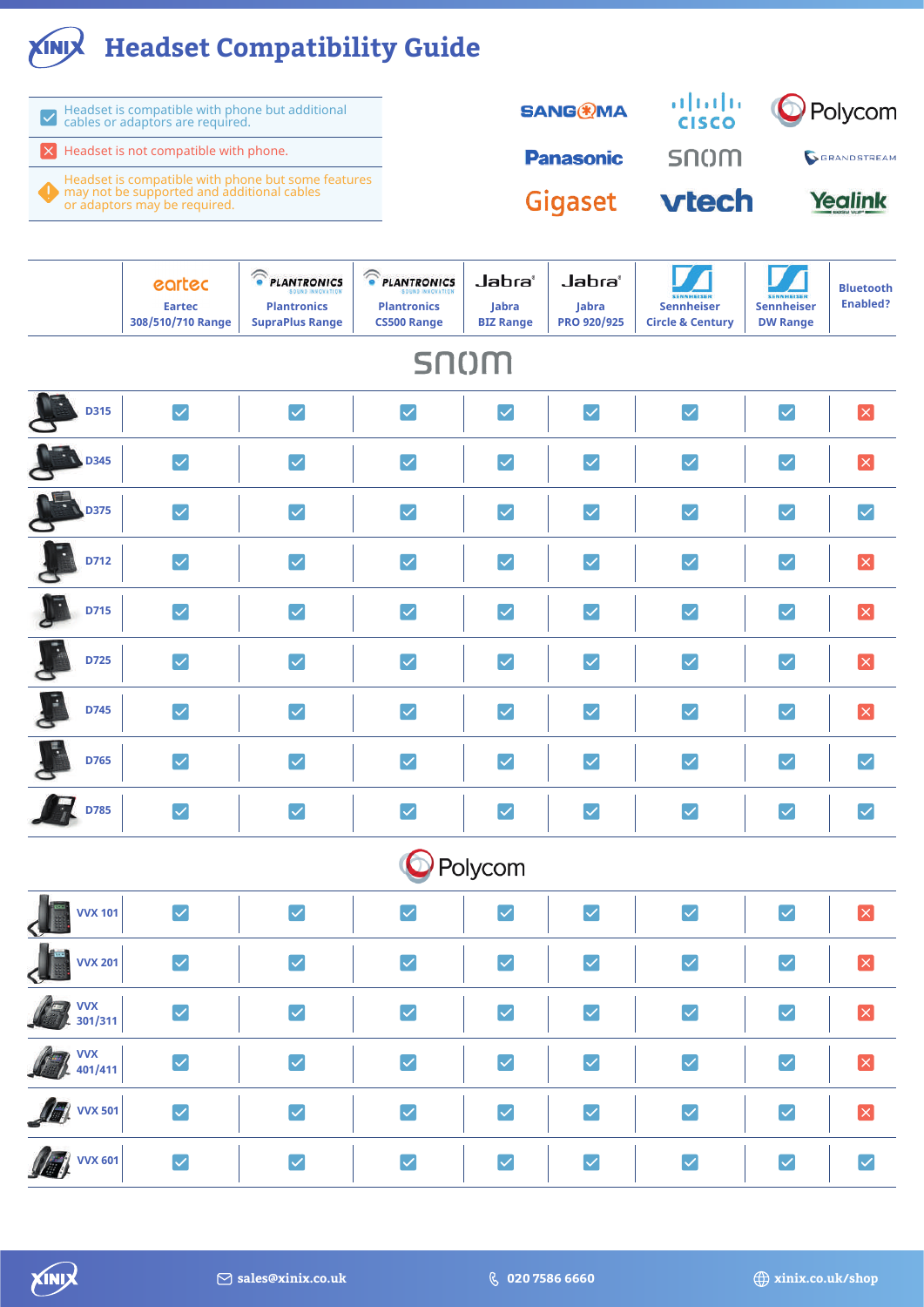## Yealink

| <b>T19PN</b>                        | $\blacktriangledown$ | $\blacktriangledown$  | $\clubsuit$          | $\blacktriangledown$  | $\clubsuit$           | $\blacktriangledown$ | $\bullet$             | $\mathbf{x}$          |
|-------------------------------------|----------------------|-----------------------|----------------------|-----------------------|-----------------------|----------------------|-----------------------|-----------------------|
| <b>ANTISTIS</b>                     | $\blacktriangledown$ | $\blacktriangledown$  | $\bf \Phi$           | $\blacktriangledown$  | $\clubsuit$           | $\blacktriangledown$ | $\bullet$             | ×                     |
| <b>TENTRES</b>                      | $\blacktriangledown$ | $\blacktriangledown$  | $\clubsuit$          | $\blacktriangledown$  | $\clubsuit$           | $\blacktriangledown$ | $\clubsuit$           | $\mathbf{x}$          |
| <b>THE TREAD</b>                    | $\blacktriangledown$ | $\blacktriangledown$  | $\blacktriangledown$ | $\blacktriangledown$  | $\blacktriangledown$  | $\blacktriangledown$ | $\blacktriangledown$  | $\blacktriangledown$  |
| $\frac{1}{a}$ T40G                  | $\blacktriangledown$ | $\blacktriangledown$  | $\blacktriangledown$ | $\blacktriangledown$  | $\blacktriangleright$ | $\blacktriangledown$ | $\blacktriangledown$  | $\mathbf{x}$          |
| F<br><b>T41S</b>                    | $\blacktriangledown$ | $\blacktriangleright$ | $\blacktriangledown$ | $\blacktriangledown$  | $\blacktriangledown$  | $\blacktriangledown$ | $\blacktriangledown$  | $\blacktriangleright$ |
| F<br><b>T42S</b>                    | $\blacktriangledown$ | $\blacktriangledown$  | $\blacktriangledown$ | $\blacktriangledown$  | $\blacktriangledown$  | $\blacktriangledown$ | $\blacktriangledown$  | $\blacktriangledown$  |
| <b>ALLES</b>                        | $\blacktriangledown$ | $\blacktriangledown$  | $\blacktriangledown$ | $\blacktriangledown$  | $\blacktriangledown$  | $\blacktriangledown$ | $\blacktriangledown$  | $\blacktriangledown$  |
| $\frac{1}{\sqrt{2}}$<br><b>T48S</b> | $\blacktriangledown$ | $\blacktriangledown$  | $\blacktriangledown$ | $\blacktriangleright$ | $\blacktriangledown$  | $\blacktriangledown$ | $\blacktriangleright$ | $\blacktriangledown$  |
| <b>ENER</b><br>WP-T49G              | $\blacktriangledown$ | $\blacktriangledown$  | $\clubsuit$          | $\blacktriangledown$  | $\clubsuit$           | $\blacktriangledown$ | $\clubsuit$           | $\blacktriangledown$  |
| <u>N – </u><br><b>T56A</b>          | $\blacktriangledown$ | $\blacktriangledown$  | $\blacktriangledown$ | $\blacktriangledown$  | $\blacktriangledown$  | $\blacktriangledown$ | $\blacktriangledown$  | $\blacktriangledown$  |
| <b>T58A</b>                         | $\blacktriangledown$ | $\blacktriangleright$ | $\blacktriangledown$ | $\blacktriangledown$  | $\blacktriangleright$ | $\blacktriangledown$ | $\blacktriangledown$  | $\blacktriangledown$  |
| <b>T58V</b>                         | $\blacktriangledown$ | $\blacktriangledown$  | $\clubsuit$          | $\blacktriangledown$  | $\clubsuit$           | $\blacktriangledown$ | $\clubsuit$           | $\blacktriangledown$  |
| <b>September</b><br>W52H            | $\blacktriangledown$ |                       |                      |                       |                       |                      |                       |                       |
| ■ ○ ■<br><b>W56H</b>                |                      |                       |                      |                       |                       |                      |                       |                       |

### **Panasonic**

| KX-HDV130 | $\overline{\mathsf{x}}$ |                        | $\blacktriangledown$ | $ \times $                            |                        |                      |
|-----------|-------------------------|------------------------|----------------------|---------------------------------------|------------------------|----------------------|
| KX-HDV230 | $\mathbf{\overline{X}}$ | $\vert\checkmark\vert$ | $\blacktriangledown$ | $\vert x \vert$                       | $\blacktriangledown$   |                      |
| KX-HDV330 | $\mathbf{\overline{X}}$ | $\blacktriangledown$   | $\blacktriangledown$ | $\mathbf{x}$                          | $\blacktriangledown$   | $\blacktriangledown$ |
| KX-HDV430 | ×                       |                        | $\blacktriangledown$ | $\vert \boldsymbol{\mathsf{x}} \vert$ | $\vert\downarrow\vert$ |                      |



J.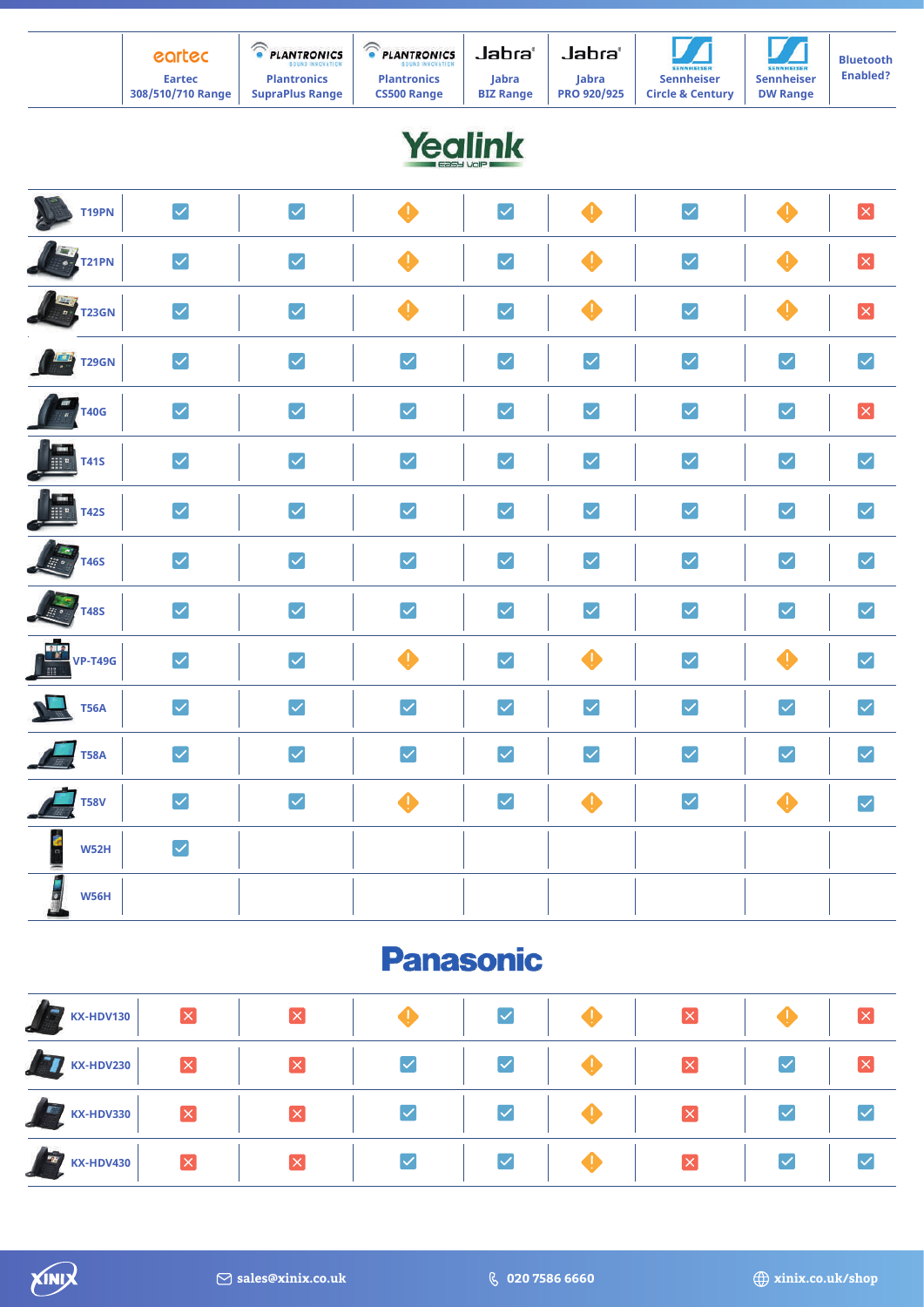| earted            | <b>PLANTRONICS</b><br><b>SOUND INNOVATION</b> | $\sim$<br><b>PLANTRONICS</b><br><b>SOUND INNOVATION</b> | Jabra'           | Jabra'             | <b>SENNHEISER</b>           | <b>SENNHEISER</b> | <b>Bluetooth</b> |
|-------------------|-----------------------------------------------|---------------------------------------------------------|------------------|--------------------|-----------------------------|-------------------|------------------|
| <b>Eartec</b>     | <b>Plantronics</b>                            | <b>Plantronics</b>                                      | <b>labra</b>     | labra              | <b>Sennheiser</b>           | <b>Sennheiser</b> | <b>Enabled?</b>  |
| 308/510/710 Range | <b>SupraPlus Range</b>                        | <b>CS500 Range</b>                                      | <b>BIZ Range</b> | <b>PRO 920/925</b> | <b>Circle &amp; Century</b> | <b>DW Range</b>   |                  |

# Gigaset

|   | <b>A540H</b>                   | $\boxed{\mathsf{x}}$ | $\overline{\mathsf{x}}$ | $\overline{\mathsf{x}}$ | $\mathbf x$                                 | $\boxed{\times}$     | $\mathbf{\overline{X}}$ | $\mathbf{x}$            | $ \times $           |
|---|--------------------------------|----------------------|-------------------------|-------------------------|---------------------------------------------|----------------------|-------------------------|-------------------------|----------------------|
|   | <b>S650H</b>                   | $\blacktriangledown$ | $\blacktriangledown$    | $\vert x \vert$         | $\vert\mathcal{\mathcal{\mathcal{L}}}\vert$ | $\vert x \vert$      | $\blacktriangledown$    | $\overline{\mathsf{x}}$ | $\blacktriangledown$ |
|   | <b>R650H</b>                   | $\blacktriangledown$ | $\overline{\checkmark}$ | $\vert x \vert$         | $\blacktriangleright$                       | $\boxed{\mathsf{x}}$ | $\blacktriangledown$    | $\mathbf{x}$            | $ \times $           |
| E | <b>SL750H</b><br><b>PRO</b>    | $\blacktriangledown$ | $\blacktriangledown$    | $\overline{\mathsf{x}}$ | $\vert\checkmark\vert$                      | $\boxed{\mathsf{x}}$ | V                       | $\mathbf x$             |                      |
| σ | <b>Maxwell</b><br><b>Basic</b> | $\blacktriangledown$ | $\blacktriangledown$    |                         |                                             |                      | $\blacktriangledown$    | $\blacktriangledown$    |                      |
| U | <b>Maxwell 3</b>               | $\blacktriangledown$ | $\blacktriangledown$    |                         |                                             |                      | $\overline{\checkmark}$ | $[\checkmark]$          |                      |
|   | <b>Maxwell</b><br><b>10S</b>   | $\blacktriangledown$ |                         |                         |                                             |                      |                         |                         |                      |

# $\frac{d\ln\ln}{d}$

|            | <b>SPA-301G</b> | $\mathbf{x}$          | $\mathbf{x}$          | ×                     | $\mathbf{x}$                 | $\mathbf{x}$          | ×                     | $\mathbf{x}$         | $\mathbf{\overline{x}}$ |
|------------|-----------------|-----------------------|-----------------------|-----------------------|------------------------------|-----------------------|-----------------------|----------------------|-------------------------|
|            | <b>SPA-502G</b> | $\blacktriangleright$ | $\blacktriangleright$ | $\bf \Phi$            | $\blacktriangledown$         | $\clubsuit$           | $\blacktriangledown$  | $\bullet$            | $\boxed{\mathsf{x}}$    |
|            | <b>SPA-504G</b> | $\blacktriangleright$ | $\blacktriangledown$  | $\bullet$             | $\blacktriangleright$        | $\clubsuit$           | $\blacktriangledown$  | $\bigoplus$          | $\vert x \vert$         |
|            | SPA-525G2       | $\blacktriangleright$ | $\blacktriangledown$  | $\blacktriangledown$  | $\blacktriangledown$         | $\clubsuit$           | $\blacktriangleright$ | $\clubsuit$          | $\mathbf{x}$            |
|            | 7811            | $\mathbf{x}$          | $\vert x \vert$       | $\mathbf{x}$          | $\mathbf{\overline{X}}$      | $\vert x \vert$       | $\mathbf{x}$          | $\vert x \vert$      | $\vert x \vert$         |
|            | 7821            | $\blacktriangleright$ | $\blacktriangledown$  | $\blacktriangledown$  | $\blacktriangledown$         | $\blacktriangledown$  | $\blacktriangledown$  | $\blacktriangledown$ | $\vert x \vert$         |
|            | 7841            | $\blacktriangleright$ | $\blacktriangledown$  | $\blacktriangledown$  | $\blacktriangledown$         | $\blacktriangleright$ | $\blacktriangledown$  | $\blacktriangledown$ | $\mathbf{\overline{X}}$ |
|            | 7861            | $\blacktriangleright$ | $\blacktriangledown$  | $\blacktriangledown$  | $\blacktriangledown$         | $\blacktriangleright$ | $\blacktriangledown$  | $\blacktriangledown$ | $\mathbf{x}$            |
| $\sqrt{1}$ | 8811            | $\blacktriangleright$ | $\blacktriangledown$  | $\blacktriangleright$ | $\blacktriangledown$         | $\blacktriangledown$  | $\blacktriangledown$  | $\blacktriangledown$ | $\vert x \vert$         |
|            | 8841            | $\blacktriangleright$ | $\blacktriangledown$  | $\blacktriangleright$ | $\blacktriangledown$         | $\blacktriangledown$  | $\blacktriangledown$  | $\blacktriangledown$ | $\vert x \vert$         |
|            | 8851            | $\blacktriangledown$  | $\boxed{\checkmark}$  | $\blacktriangleright$ | $\blacktriangledown$         | $\blacktriangledown$  | $\blacktriangledown$  | $\blacktriangledown$ | $\mathbf{\overline{X}}$ |
|            | 8861            | $\blacktriangledown$  | $\blacktriangledown$  | $\blacktriangledown$  | $\boldsymbol{\triangledown}$ | $\blacktriangledown$  | $\blacktriangledown$  | $\blacktriangledown$ | $\boxed{\mathsf{x}}$    |